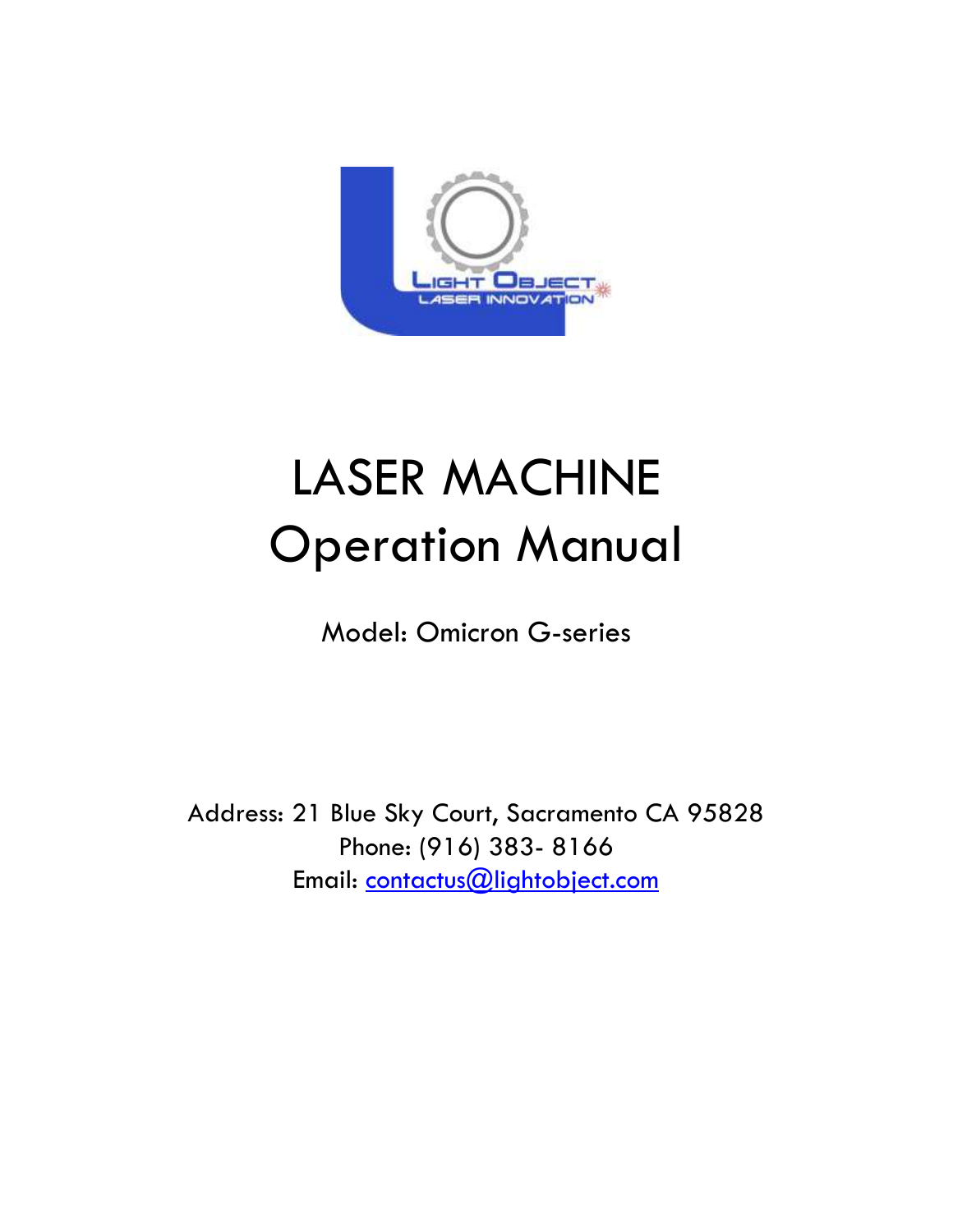

Read and understand operation manual before using this machine.

Failure to follow operating instructions could result in death or serious injury.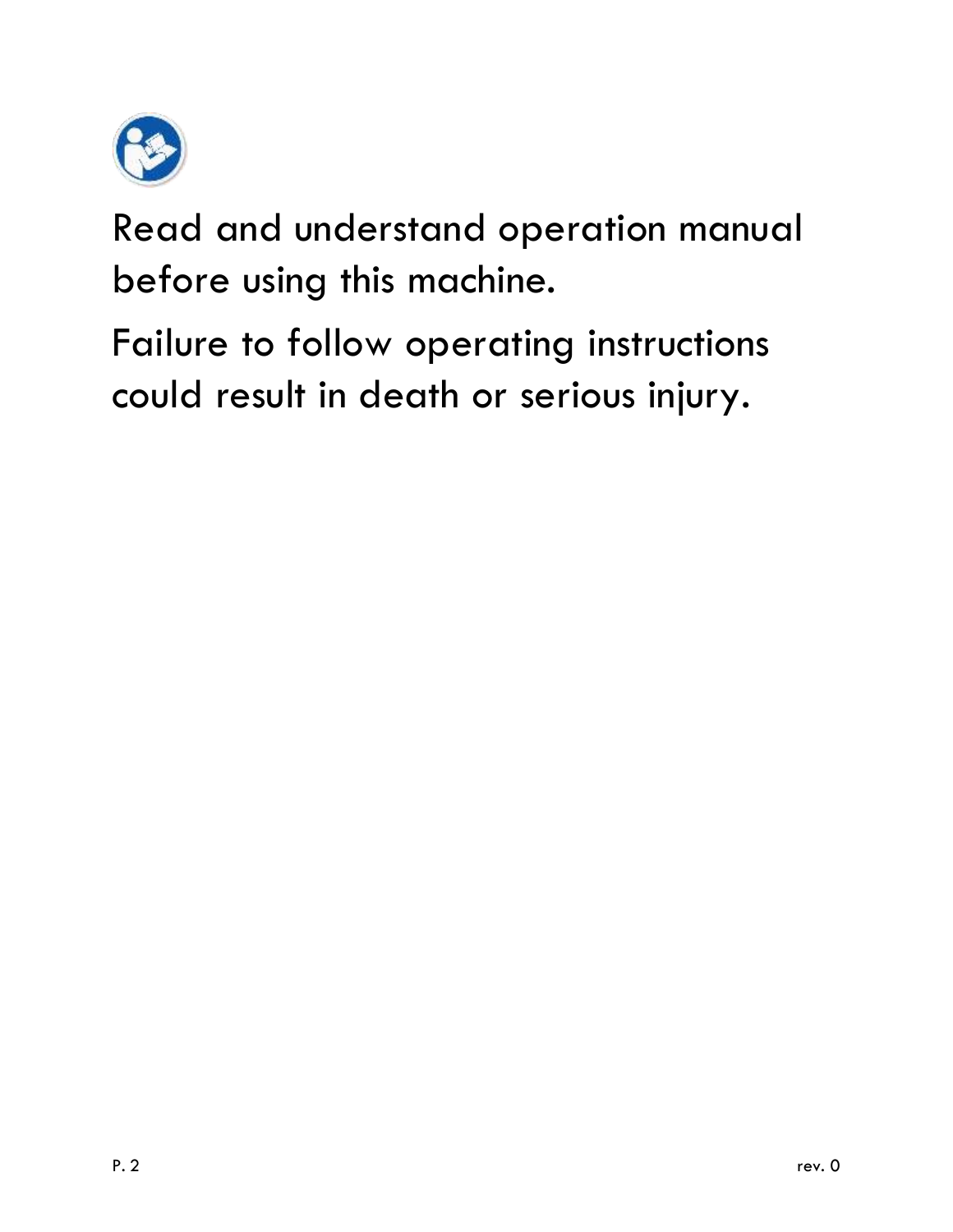### Contents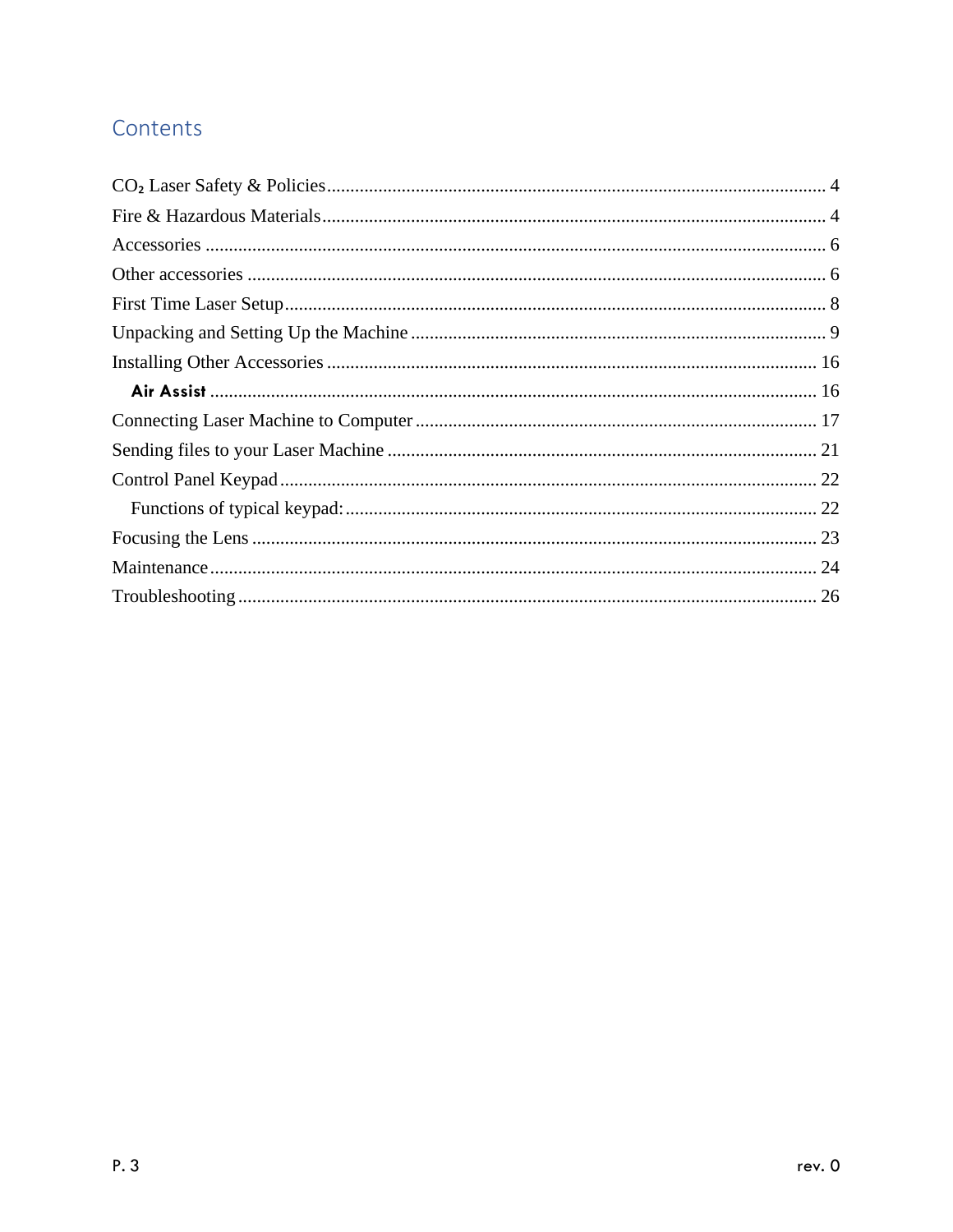# <span id="page-3-0"></span>CO₂ Laser Safety & Policies

**WARNING:** The safety precautions below are mandatory guidelines that must be followed. LightObject will not be held responsible for damages or injuries resulting from improper use of the laser machine.

**DO NOT** operate the laser machine until you have been properly trained.

**DO NOT** make contact with any exposed wires on the machine.

**DO NOT** use any unapproved or unsafe materials such as Polyvinyl Chloride (PVC) which emits noxious gases that can harm your central nervous system.

**DO NOT** operate the laser near flammable/explosive substances.

**DO NOT** engrave on shiny metal or mirror as the laser beam can be reflected and deviate that may result in blindness or burn.

**NEVER** look directly at the laser while in operation and avoid exposure to laser.

**NEVER** set anything on top of the laser and/or on the worktable when not in use.

**NEVER** leave the laser machine running while unattended. Monitor the machine when it is running at all times to be able to hear and observe abnormalities and potential hazards.

**NEVER** push or pull on the laser head housing or gantry while the laser is running.

**NEVER** dismantle the laser machine as there are laser and high voltage parts that could harm or result in injury.

**NEVER** open the upper cover of the laser machine while it is running.

**ALWAYS** wear proper goggles during machine operation.

**ALWAYS** unplug the machine before making any further adjustments.

**ALWAYS** keep hands away from machine while operating and stand clear from laser tube area.

#### **In Case of an Emergency:**

**TURN OFF** the POWER SWITCH of the machine OR Press the EMERGENCY STOP button

### <span id="page-3-1"></span>Fire & Hazardous Materials

WARNING: Leaving the machine unattended while in use can result in a fire and substantial damage to the machine and the building it resides in. Any damage caused by fire that is not due to defects in workmanship or the machine itself will NOT be covered by the LightObject warranty.

Hazardous Materials: Any materials considered hazardous are NOT recommended to etch, cut or engrave. These materials can produce toxic fumes or cause the machine to not function properly.

Materials that should **NOT** be used on the machine: Polycarbonate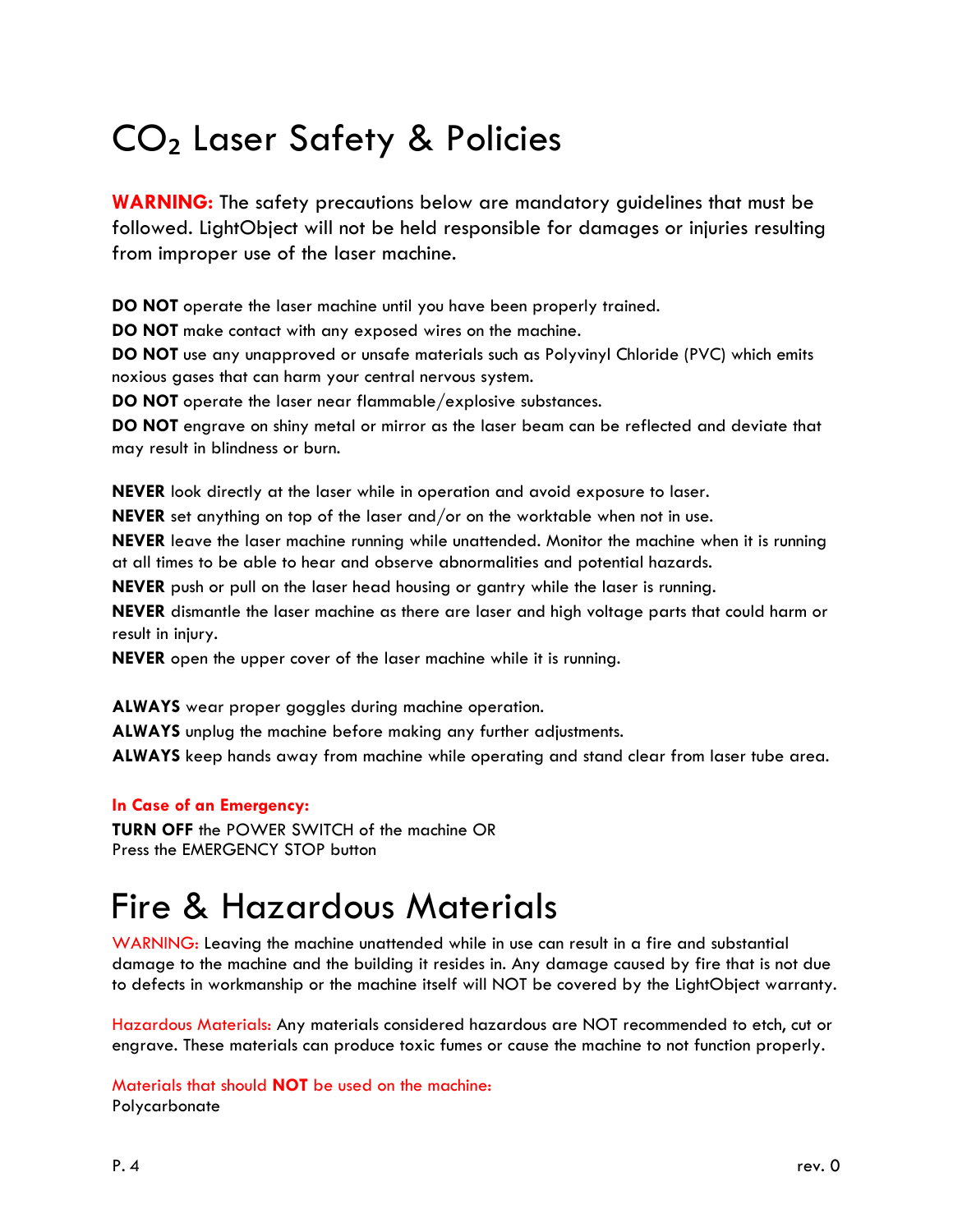PVC Compounds Vinyl

Fumes produced by above materials can cause irritation to eyes, skin and the respiratory tract. This material should not be exposed to elevated temperatures.

#### **Laser Safe Materials:**

Acrylic, Wood, Leather, Plastics (ABS, POM, Polyimide, PP, Styrene), Fabric, MDF, Cardboard, Paper, Foam, Fiberglass, rubber, Steel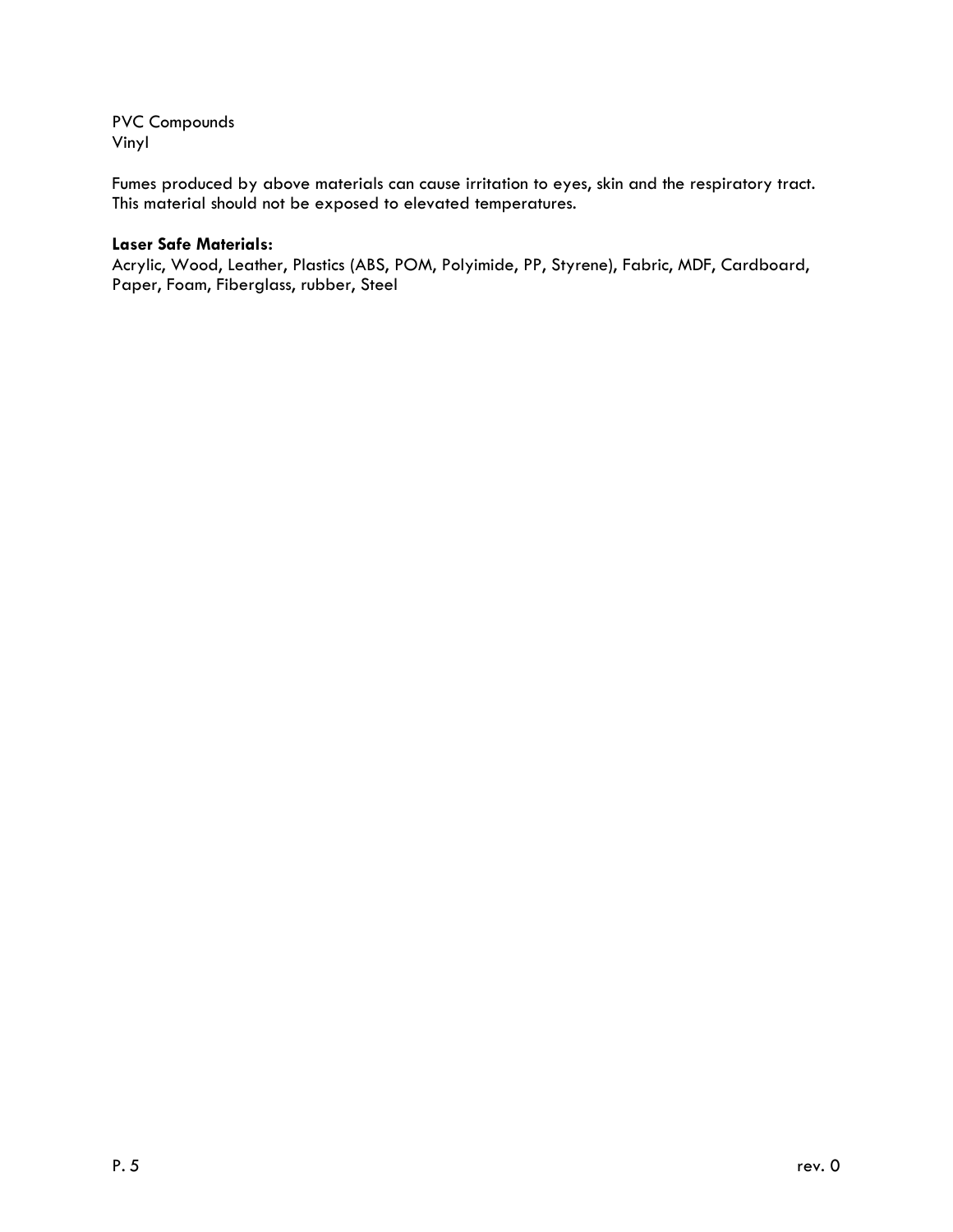<span id="page-5-0"></span>

Air compressor regulator pressure gauge moisture filter



### <span id="page-5-1"></span>Other accessories

1) Spare tubing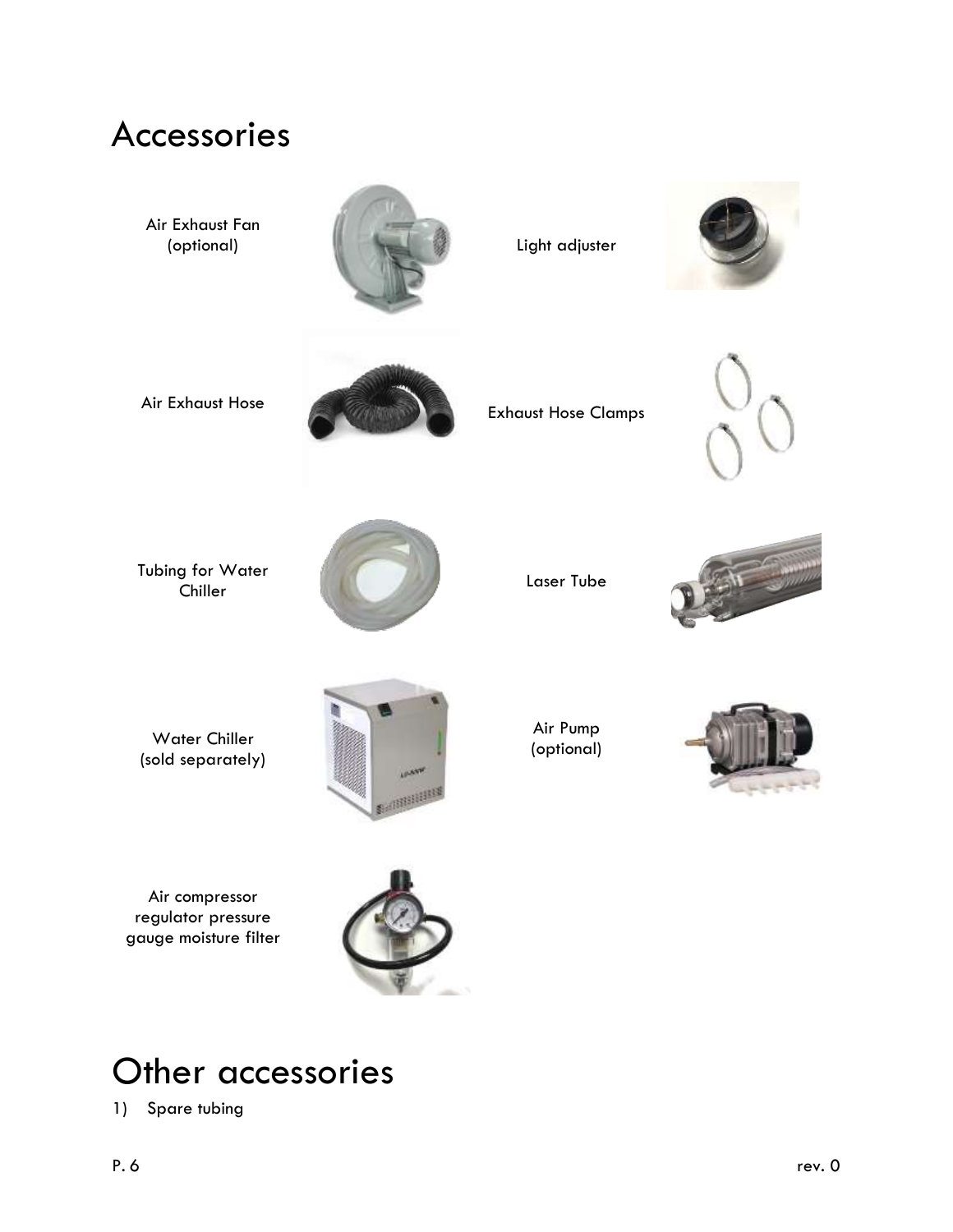- 2) Ethernet Network LAN cable
- 3) Sets of Keys
- 4) USB cable
- 5) Laser cutting head tips (only applicable to some models)
- 6) Cotton tipped sticks (for cleaning lens with alcohol)
- 7) Other tools for adjustment
- 8) Laser Tube Extension Case (only applicable to some models)

NOTE: Software LightBurn is sold separately (depends on controller model)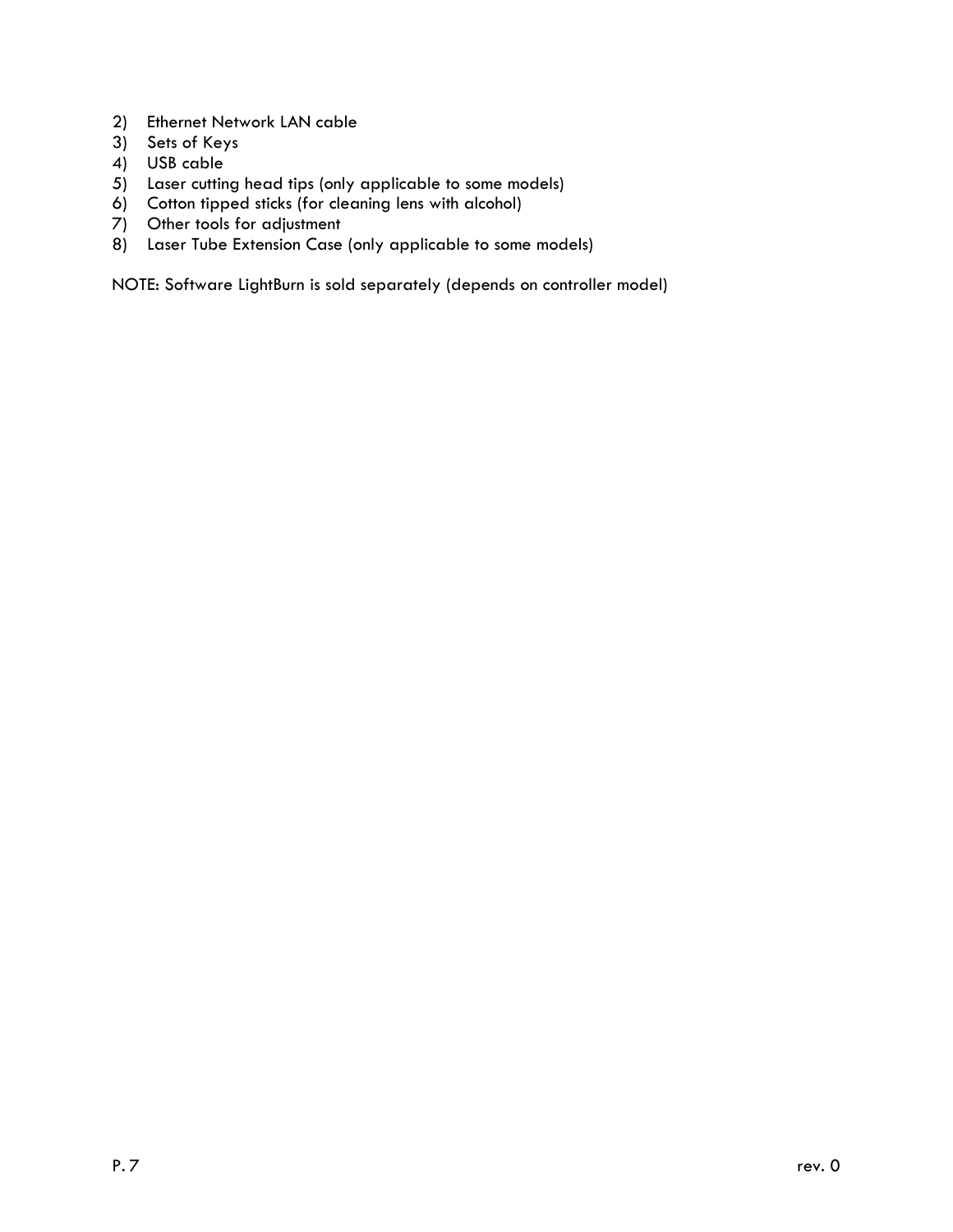# <span id="page-7-0"></span>First Time Laser Setup

### **The following components are required for operating the laser machine:**

**Air Assist:** to blow smoke away from the beam, preventing damage to the lens and preventing burning the material.

**Water Chiller:** to circulate cool water into the laser tube to prevent the tube from overheating. The laser tube needs to be at a cool temperature of  $15^{\circ}$ C -  $25^{\circ}$ C or else the laser tube may overheat and potentially crack.

**Silicone Tubing for Water Chiller and Air Pump:** 2 hoses to transfer water for cooling of the laser tube and 1 hose to blow air around the laser head.

**Air Exhaust Hose and Air Exhaust Fan:** to provide ventilation removing fumes from laser machine.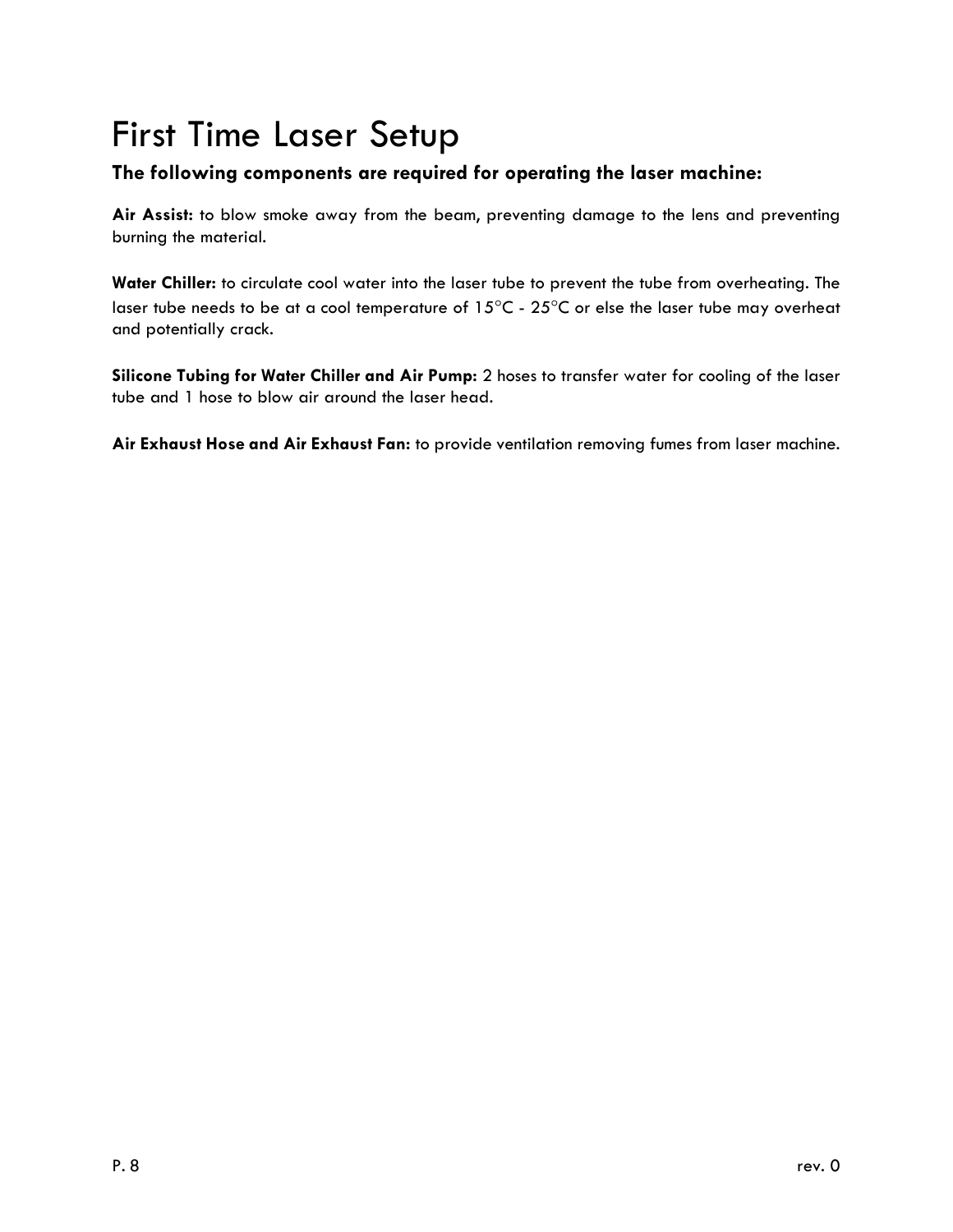# <span id="page-8-0"></span>Unpacking and Setting Up the Machine

- 1) Uncrate the laser machine.
- 2) Open up the laser machine and retrieve all accessories that may be inside the machine when shipped.
- 3) Once all of the accessories have been removed, you are now ready to begin setting up the machine.
- 4) Depending on the size of your laser tube, you may need to remove the side panel and install the laser tube extension case (only applicable to some models).



(for reference only)

5) Place the laser tube on the laser tube mounts.



(for reference only; depends on different tubes)

6) Connect the water tubing to the laser tube.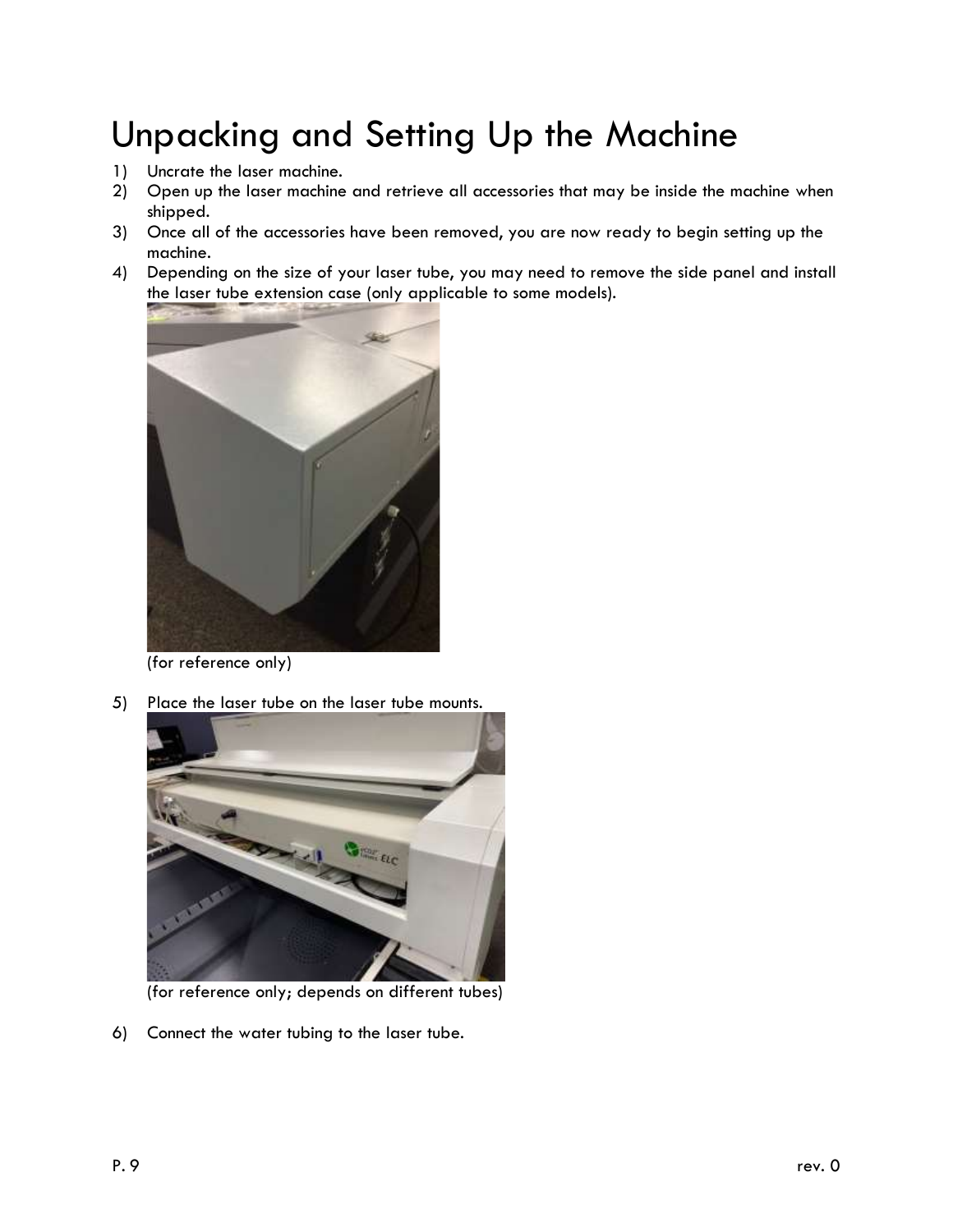

(for reference only; depends on different tubes)

7) Be sure to connect the silicone tubing on both sides of the laser tube. Connect water tubing between chiller and machine. Chiller's outlet goes to machine's inlet. Machine's outlet goes to Chiller's inlet. The correct direction of water flow is from high voltage side (red wire) of the laser tube to the low voltage side.



Chiller's back side (for reference only; depends on model)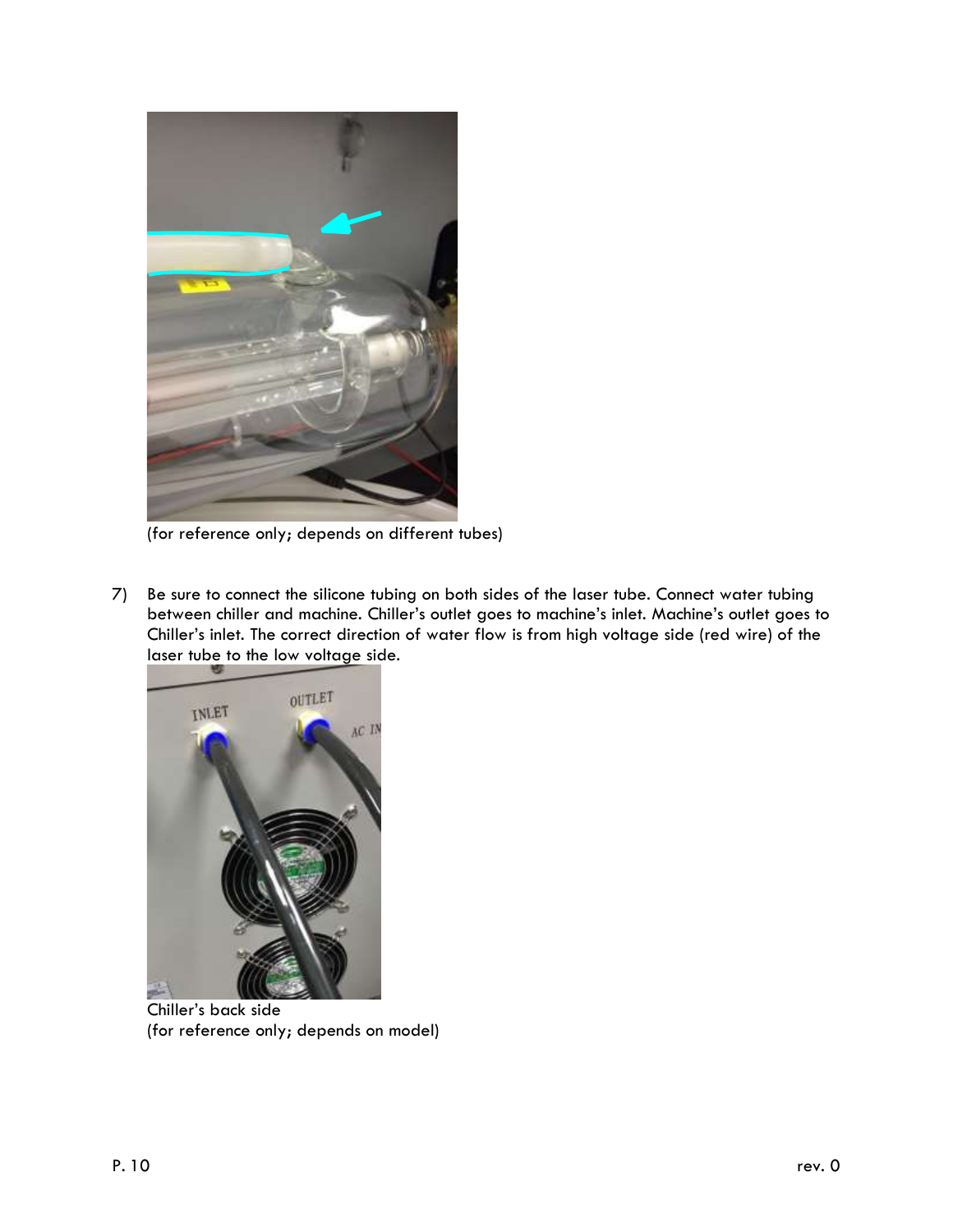

Water inlet and outlet (for reference only)

Note: The water temperature should always be between 59-77 degrees Fahrenheit when running the machine. (15-25 Degrees Celsius).

8) Chiller Signal cable needs to be connected between water chiller's alarm outlet and laser cutter. If it is not connected to the machine, it won't fire.



Chiller's back side (for reference only, depends on model)

9) Fill up the water chiller with distilled water and power up, observe the water flow direction. Switch the inlet/outlet if it is wrong.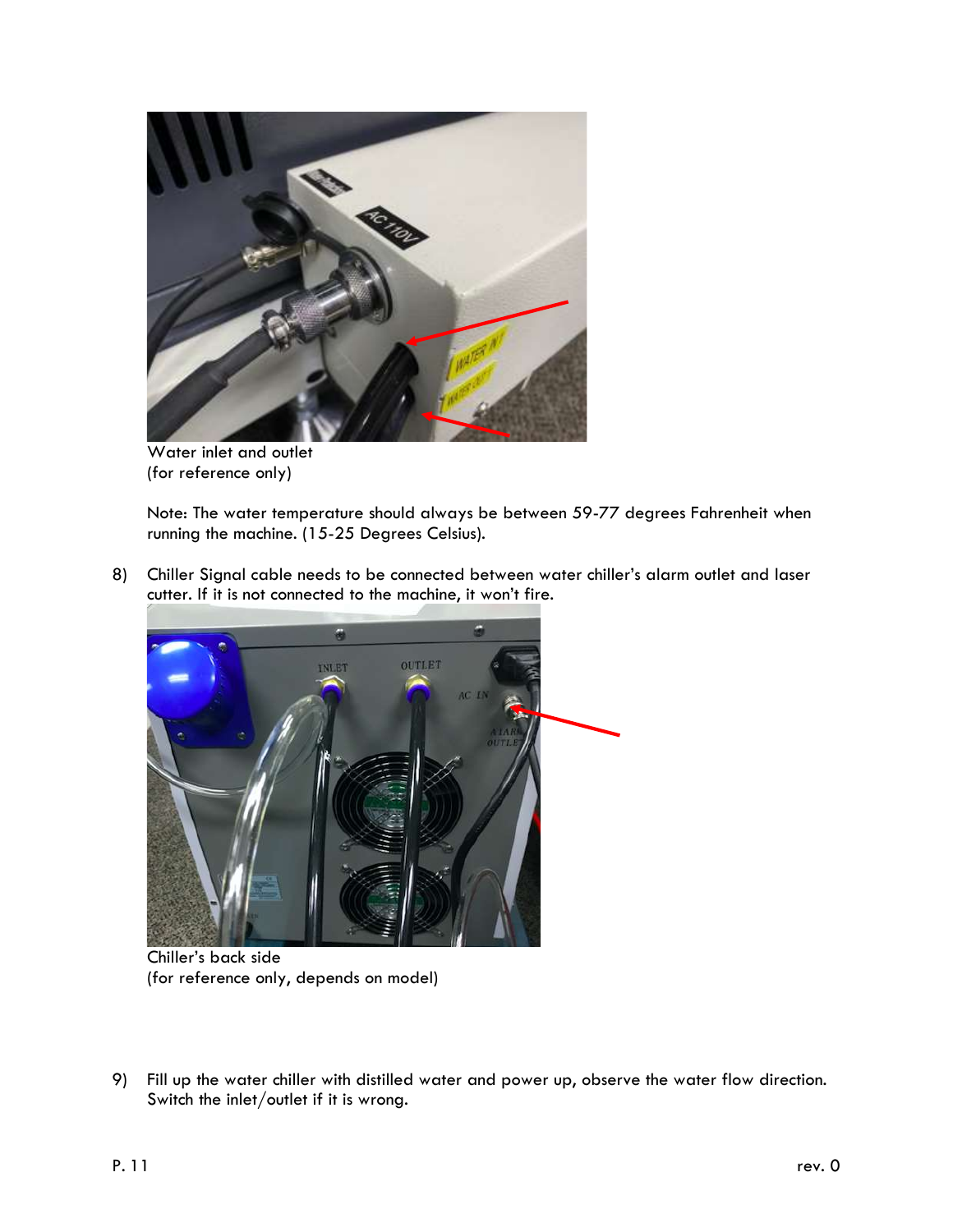10) Check air bubble trapped in the laser tube. **Squeeze the water tubing or tilt the laser tube carefully to get rid of the big bubble.** Small bubbles are acceptable.



**IMPORTANT: the glass can overheat quickly if large bubbles are present when the laser is firing which can cause the tube to crack.**

11) Secure the laser tube on the laser tube mounts. Make sure the laser tube is horizontal by using a level.



(for reference only)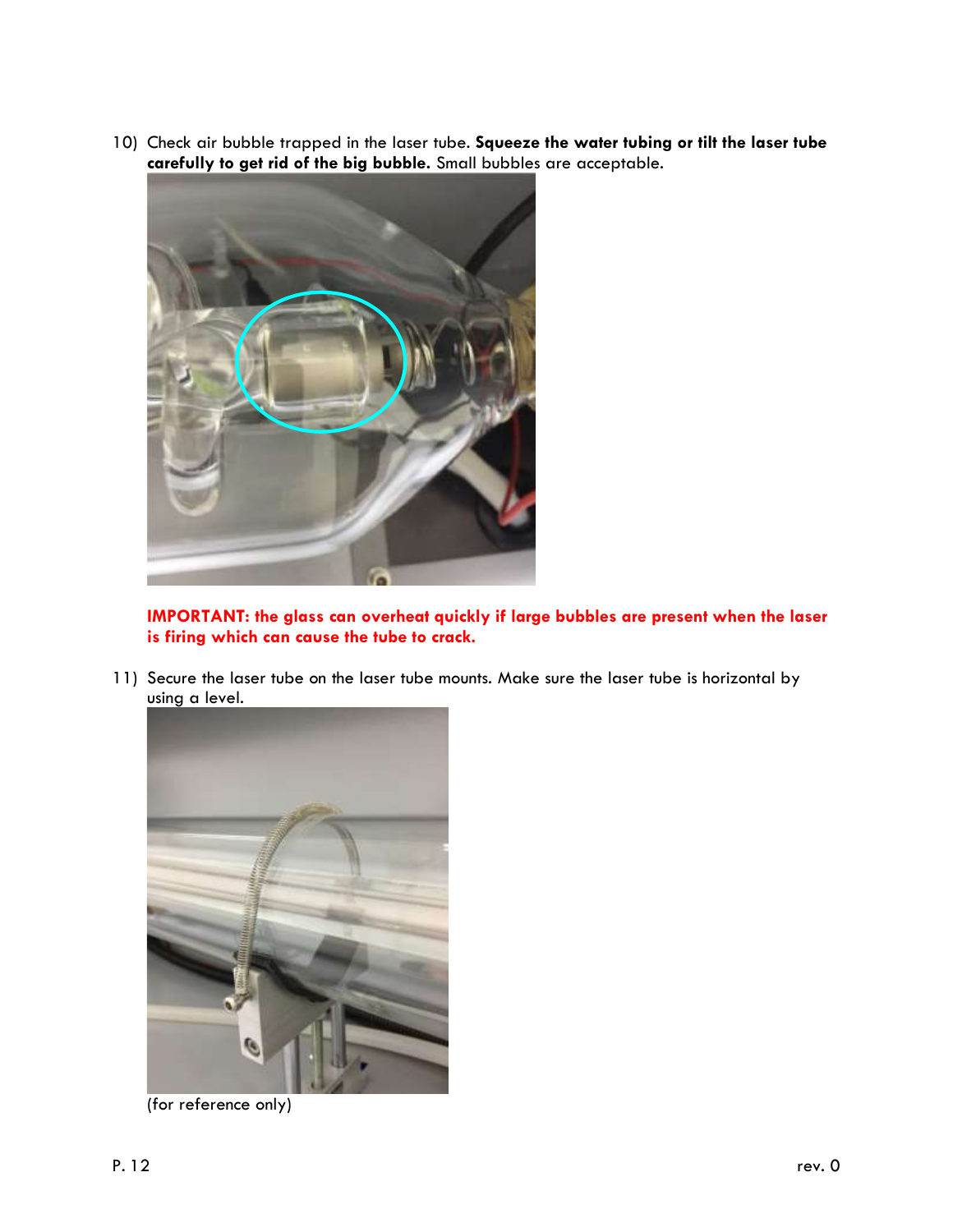12) For screw type connection, clamp the wire under the screw. Put the rubber cap back on the tube on the high voltage side.



(for reference only)

For wire type connection, make a twist like a hook and clamp the hook under the screw.



(for reference only)

OR

Wrap the wire around the tube's metal pin. Fix the connection by proper soldering OR applying silicon glue. Make sure to shield it with a piece of silicone tubing to prevent arcing.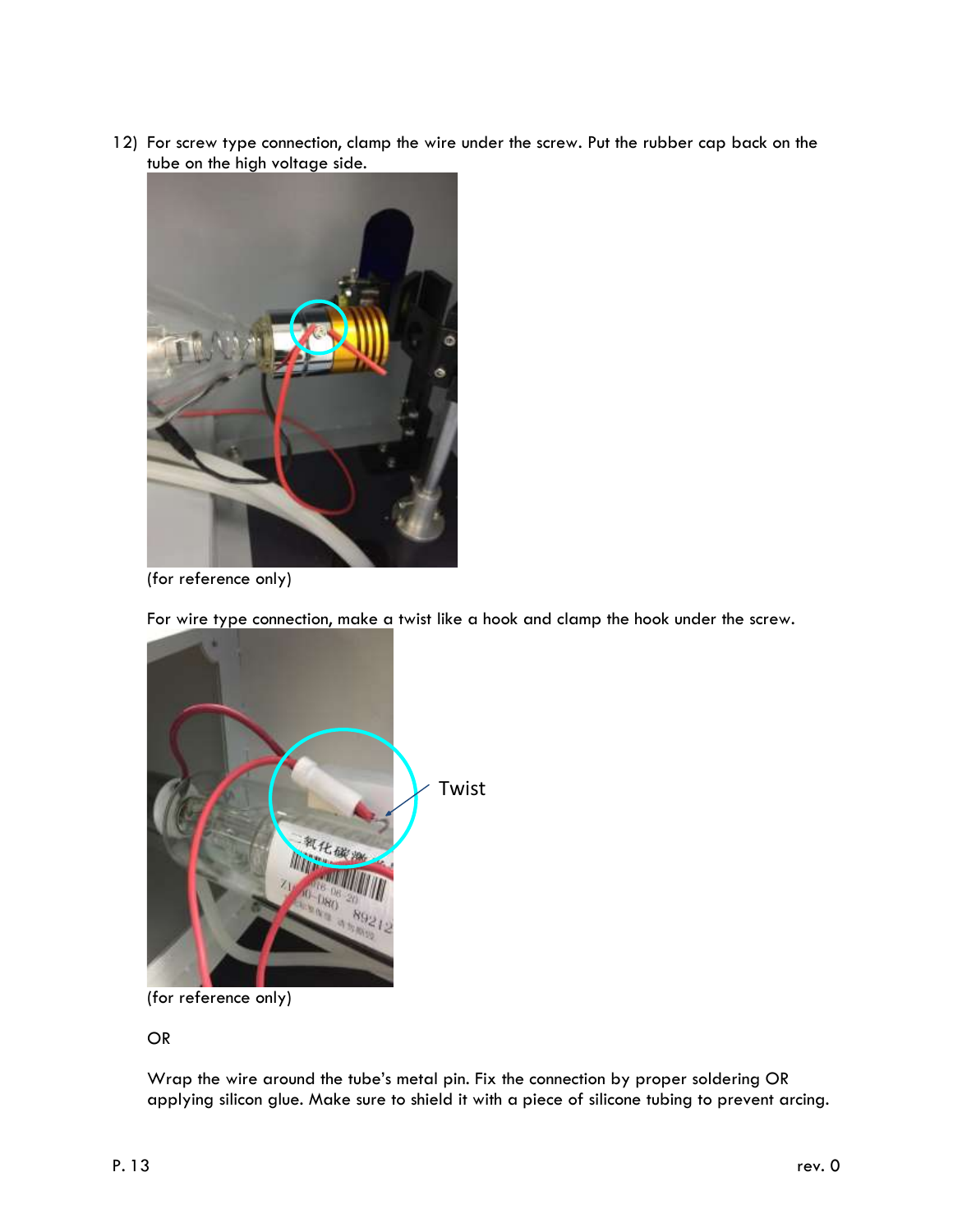

(for reference only)

13) Hookup the power cord of the machine and power up the machine. Flip the main switch to ON position.



14) Release the emergency stop button.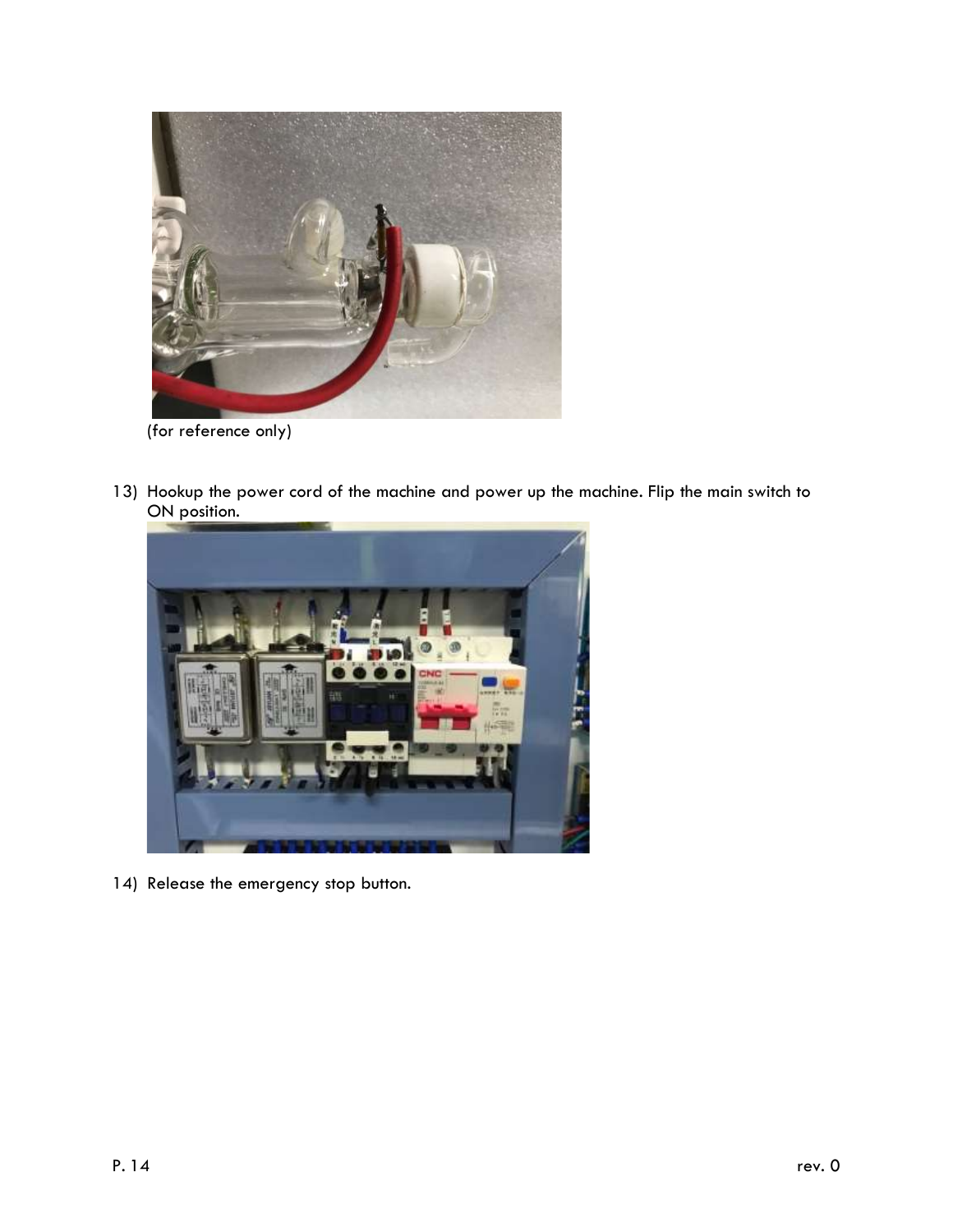

15) Press the machine power button. The laser power button can be pressed later, when it is time to fire up the laser.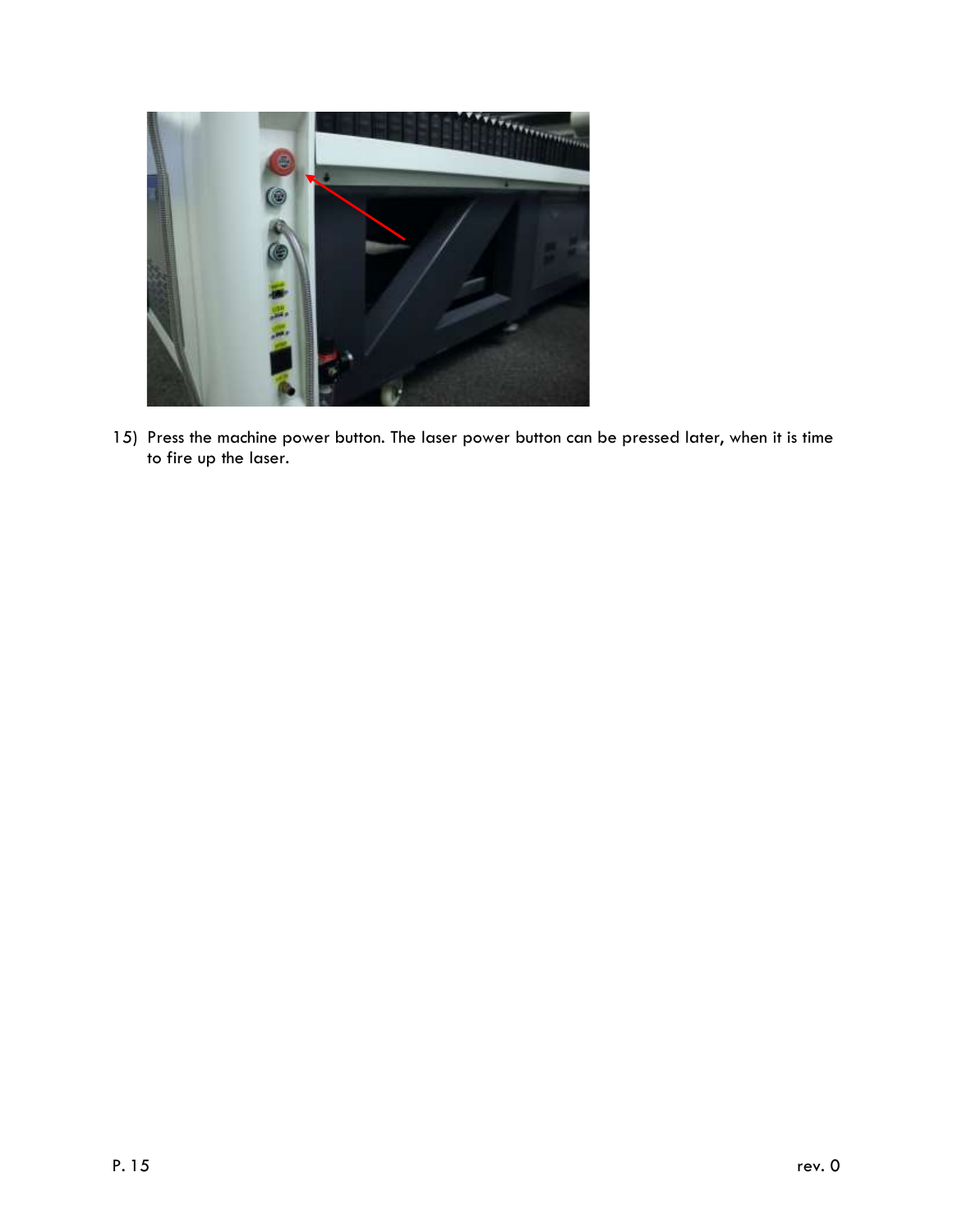# <span id="page-15-0"></span>Installing Other Accessories

#### **Exhaust Fan Installation**

Some materials such as leather or wood generate larger amounts of smoke than other materials. The exhaust is necessary to remove harmful fumes and smoke. The exhaust must be ducted to the outside and away from any area where animals or humans congregate.

Connect the air exhaust hose by using the hose ring clamps provided, connecting the exhaust hose is done in the rear or underneath (varies based on machine). See picture below.



Turn the exhaust fan on when doing any cutting and engraving to remove the smoke and fumes.

<span id="page-15-1"></span>Note: Avoid excessive length, kinks and turns when installing the exhaust pipe/hose.

#### **Air Assist**

Connect the air pump to the laser machine air input. Turn on the air before doing any cutting or engraving to prevent any clouding on the lens and to prevent the material from burning

Note: Some CO2 metal cutter model come with high pressure tubing to enable easy upgrades for larger air compressor. An air pressure regulator is used along with an air compressor to adjust the air flow from your compressor to your laser machine.



For some models, the Air compressor regulator pressure gauge moisture filter has been installed on the machine.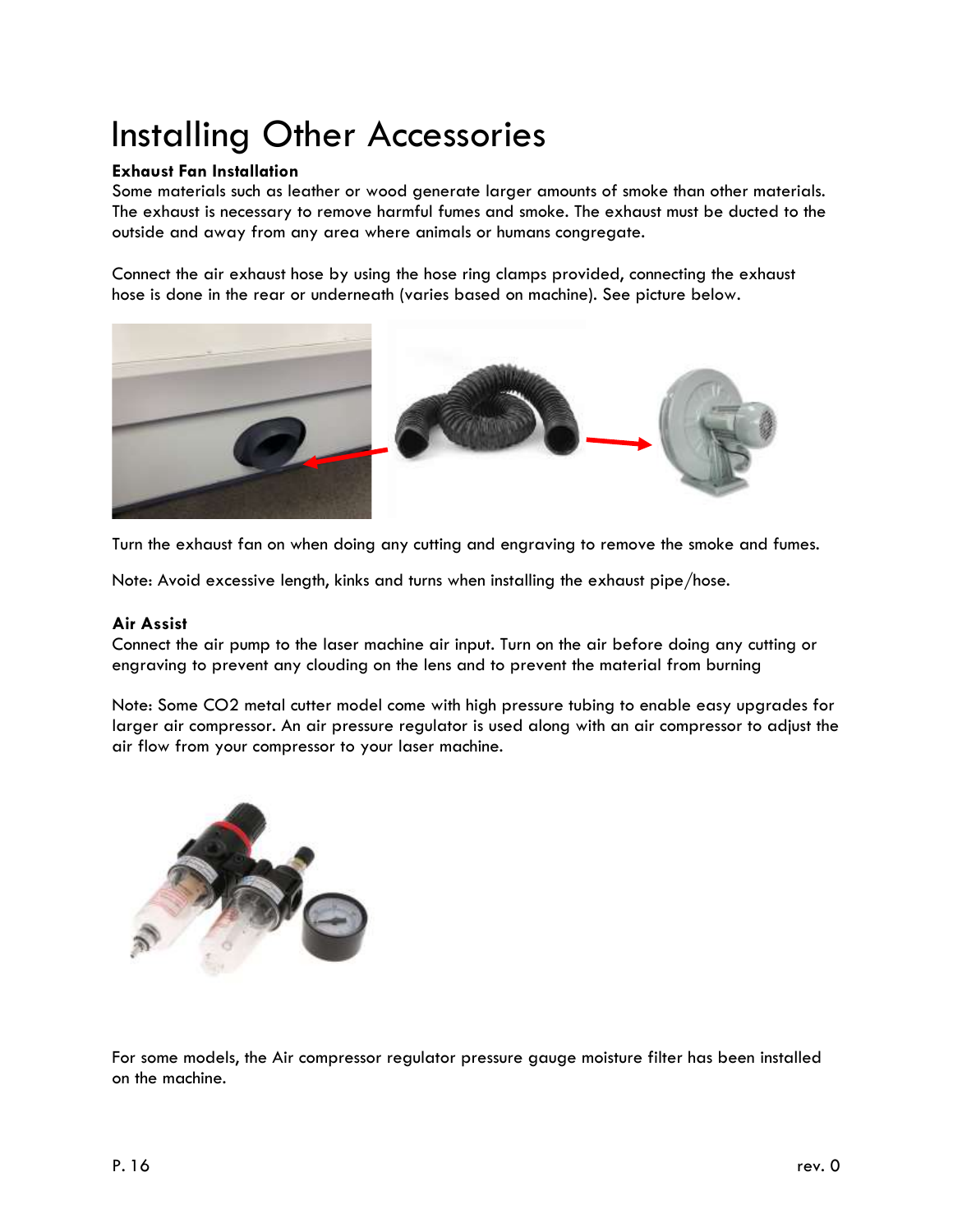

#### **Air Pump / Air Compressor**

The Air Pump or Air Compressor (sold separately) are used to blow air through the laser head. This will blow away debris and smoke from the laser beam while allowing for a cleaner cut and protecting the lens.

The Air Pump on/off switch should be close by and preferably on the same circuit as the water chiller and exhaust fan to ensure it is in operation while running the laser machine.

### <span id="page-16-0"></span>Connecting Laser Machine to Computer

The laser machine (with e.g. Ruida controller) work with below software

- a) RDWorks (for Windows only)
- b) LightBurn (for Mac and Windows)

#### **Set up with RDworks**

- 1) Download and install the software RDWorks from http://www.rd-acs.com/
- 2) Connect the USB cable.
- 3) Click on "Setting" in Device. It should show the device is connected.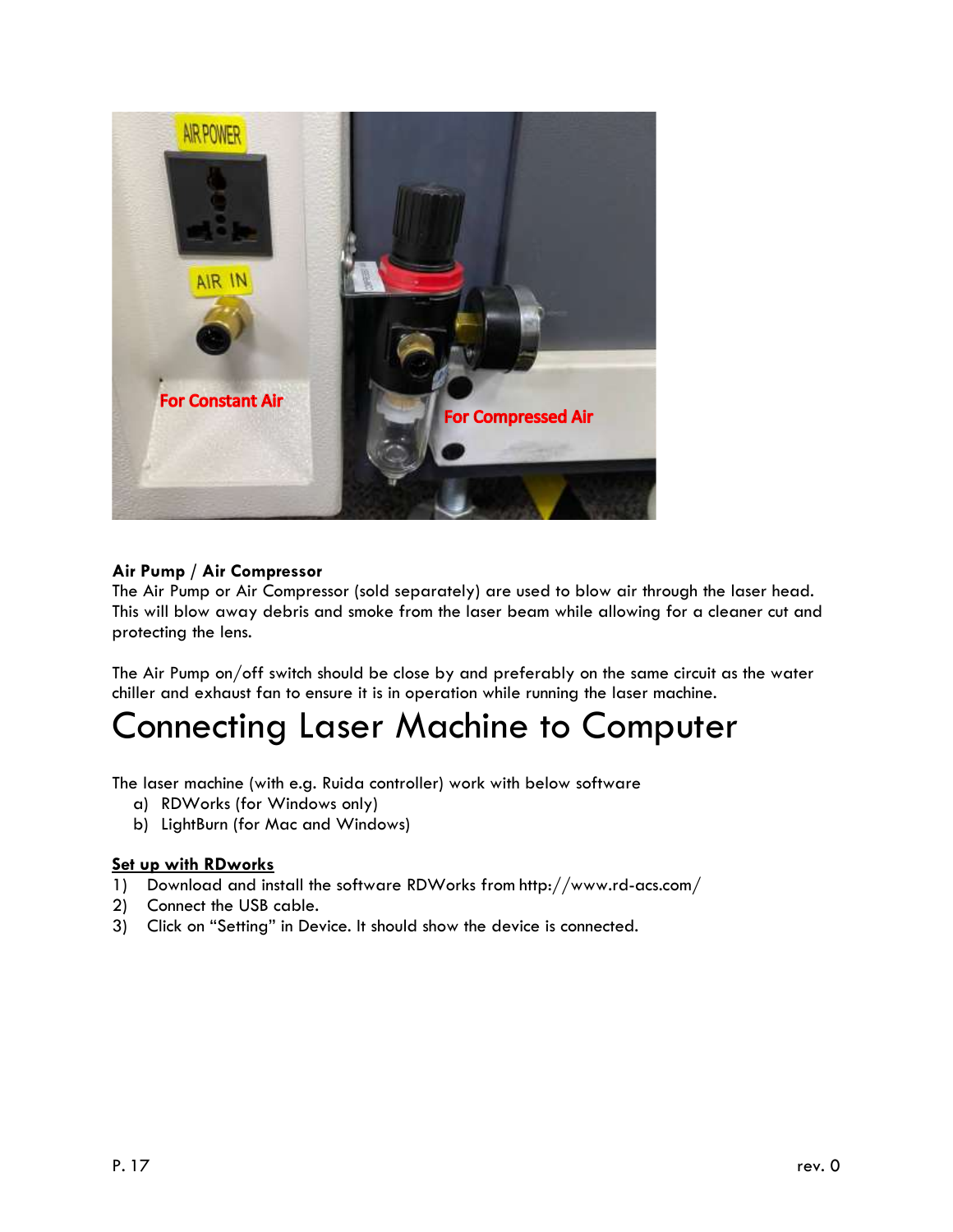

#### **Set up with LightBurn**

- 1) Download and install the software LightBurn from https://lightburnsoftware.com/
- 2) Connect the USB cable.
- 3) Follow the instruction from the screen, and it will guide you connecting the computer to the laser machine.<br>Your Device List

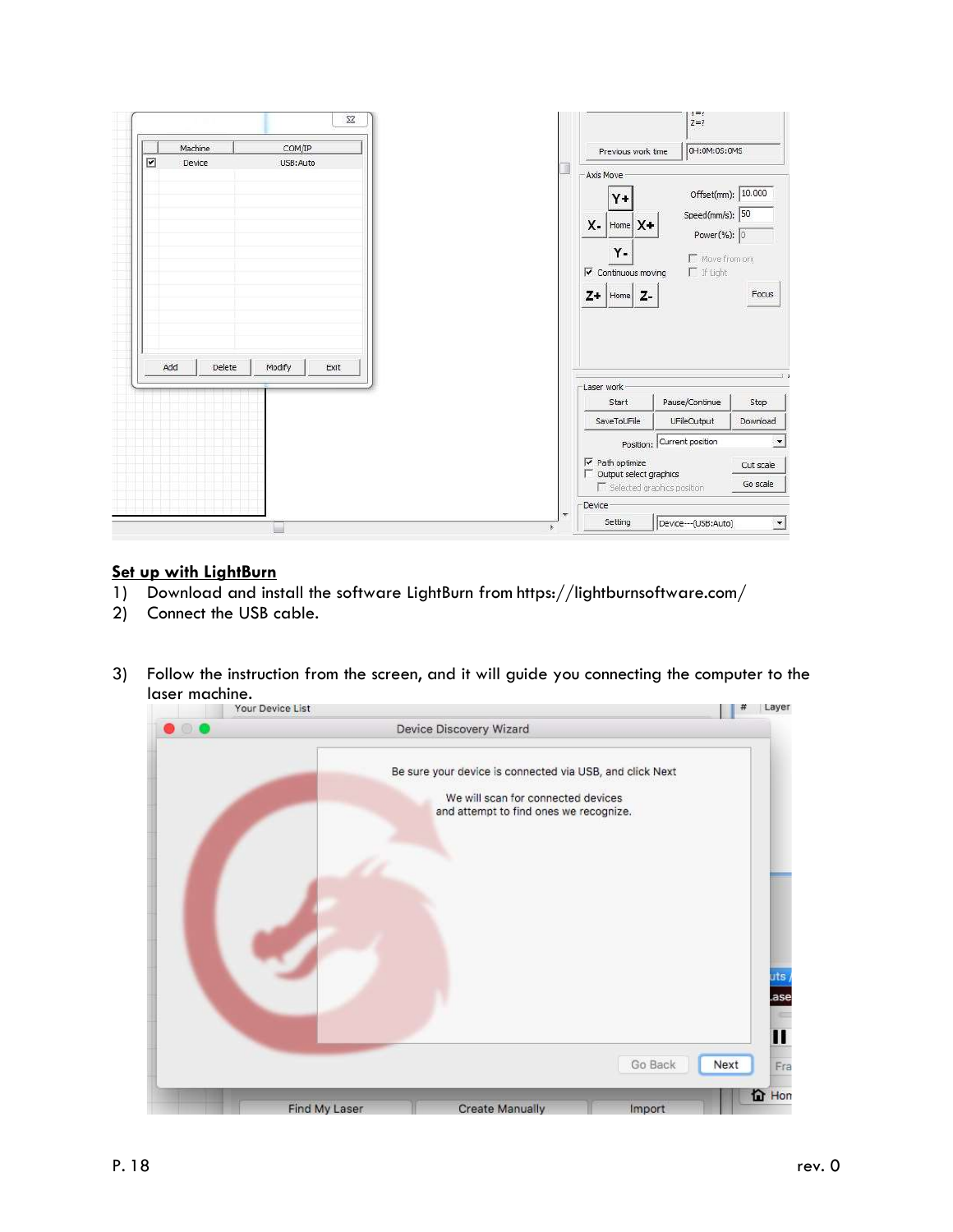|                                                           | Device Discovery Wizard                 |        |         |                   |
|-----------------------------------------------------------|-----------------------------------------|--------|---------|-------------------|
|                                                           | Device info                             |        | Type    |                   |
|                                                           | Ruida 644XG (1300mm x 2500mm) at cu.usb |        | (DSP)   |                   |
|                                                           |                                         |        |         |                   |
|                                                           |                                         |        |         |                   |
|                                                           |                                         |        |         |                   |
|                                                           |                                         |        | Go Back | <b>Add Device</b> |
|                                                           | Devices                                 |        |         |                   |
| Your Device List<br>$\bullet$ 00                          | New Device Wizard                       |        |         |                   |
| Where is the origin of your laser?<br>(Where is X0, Y0 ?) |                                         |        |         |                   |
| Rear Left                                                 | Rear Right                              |        |         |                   |
| Front Left                                                | Front Right                             |        |         |                   |
|                                                           |                                         |        |         |                   |
|                                                           |                                         |        |         |                   |
|                                                           | $<$ Back                                | Next > |         |                   |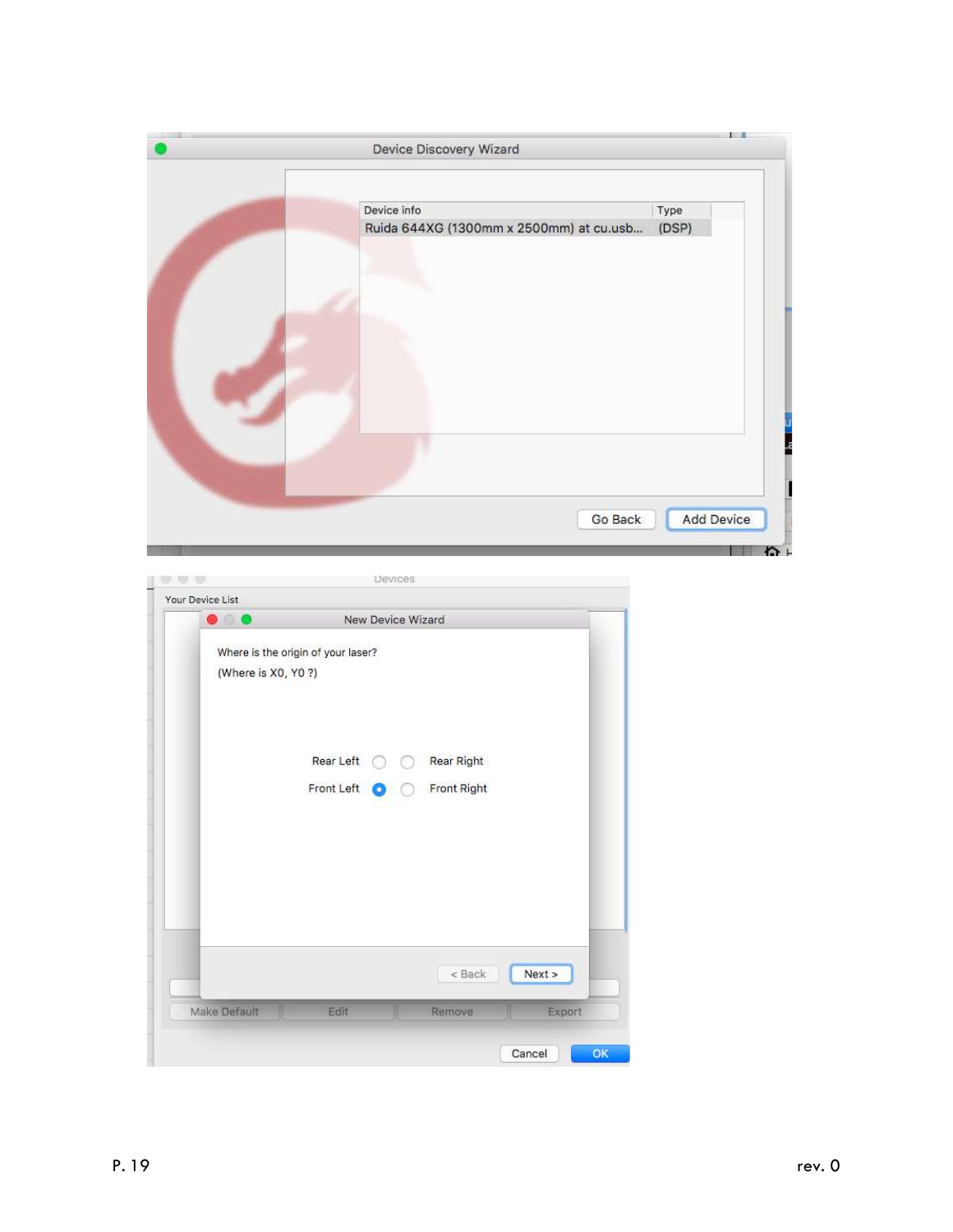| $\bullet$ $\bullet$ |                                            | New Device Wizard |              |  |
|---------------------|--------------------------------------------|-------------------|--------------|--|
|                     |                                            |                   |              |  |
|                     | That's it - you're done. Here's a summary: |                   |              |  |
| Ruida               | Serial/USB                                 |                   |              |  |
| Ruida 644XG         |                                            |                   |              |  |
|                     | 1300mm x 2500mm, origin at front left      |                   |              |  |
|                     |                                            |                   |              |  |
|                     |                                            |                   |              |  |
|                     |                                            |                   |              |  |
|                     |                                            |                   |              |  |
|                     | Click "Finish" to add the new device.      |                   |              |  |
|                     |                                            |                   |              |  |
|                     |                                            |                   |              |  |
|                     |                                            |                   |              |  |
|                     |                                            |                   |              |  |
|                     |                                            | < Back            | Finish       |  |
| Make Default        | Edit                                       | Remove            |              |  |
|                     |                                            |                   | Export       |  |
|                     |                                            |                   | Cancel<br>OK |  |

NOTE: Please refer LightBurn instruction manual and tutorials in their site for configuration and usage

If you are using LAN connection, input the same IP address set on the laser controller.

NOTE: Please make sure LAN cable is connected between computer and laser machine.

- 4) Press Menu on the controller panel
- 5) Select "System config"
- 6) Select "Read"
- 7) IP address should be shown e.g.169.254.164.041 (depends your network).
- 8) Click "Devices"

| ୪)  | Click "Devices"                     |                              |             |  |  |  |
|-----|-------------------------------------|------------------------------|-------------|--|--|--|
| i40 | יוועו וע עווע<br><b>TIOTHC</b><br>ш |                              |             |  |  |  |
|     |                                     | Job Origin                   |             |  |  |  |
|     | <b>DCut Selected Graphics</b>       |                              |             |  |  |  |
|     | <b>DUse Selection Origin</b>        | -+- Show Last Position       |             |  |  |  |
|     | Optimize Cut Path                   | <b>Optimization Settings</b> |             |  |  |  |
|     | (Auto)<br><b>Devices</b>            | ¢                            | Ruida 644XG |  |  |  |
| Ó   | Laser                               | Library                      |             |  |  |  |

- 9) Click "Create Manually"
- 10) Select "Ruida" in New Device Wizard", click "Next"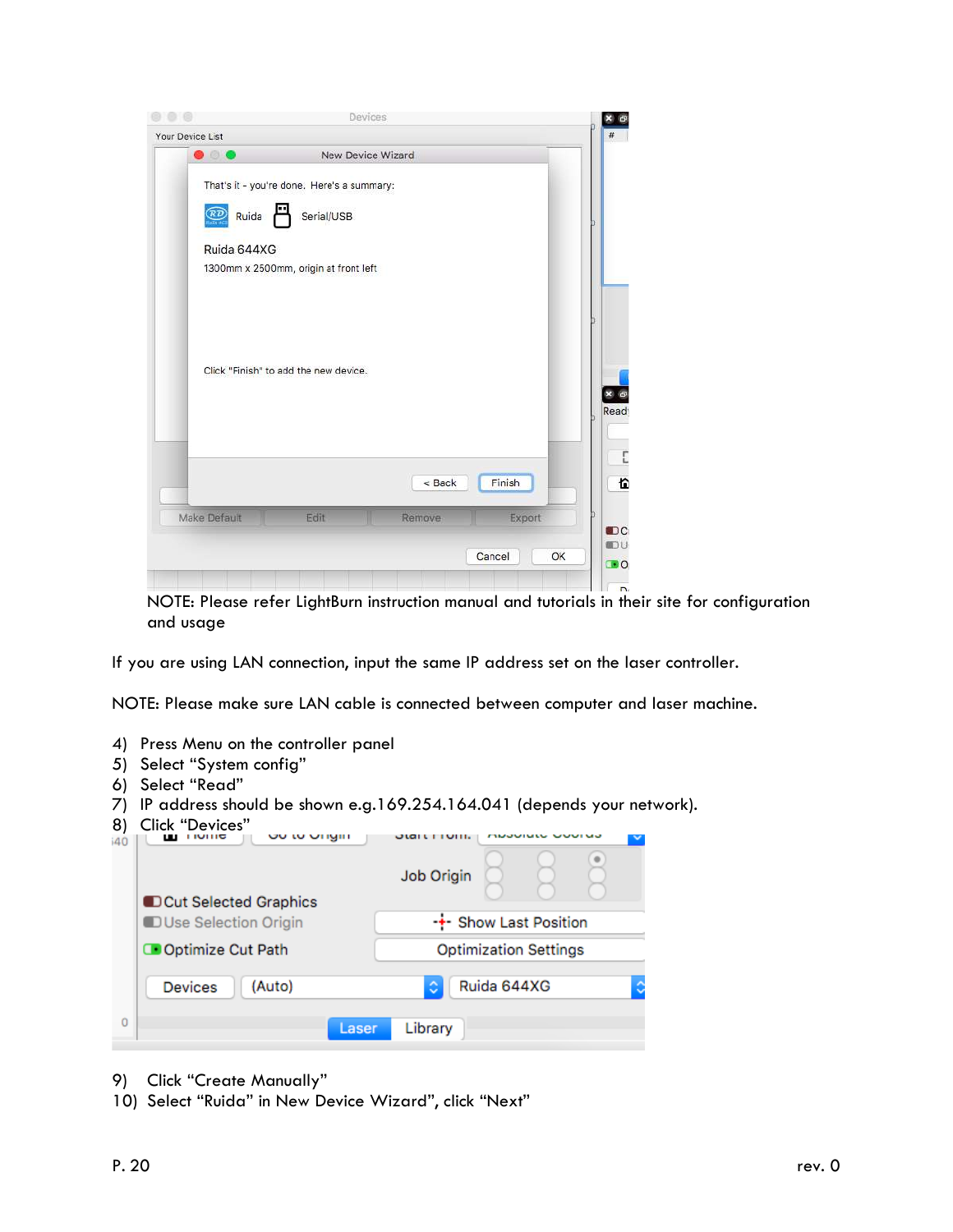- 11) Choose "Ethernet/UDP"
- 12) Input the IP address you have seen in the DSP control panel e.g.169.254.169.041
- 13) Input the Name you would like to call it
- 14) Input the dimensions of the work area e.g. 1300mm for the width, 2500mm for the height
- 15) Select the origin, then click "Next"
- 16) It will show the setting, then click "Finish"

### <span id="page-20-0"></span>Sending files to your Laser Machine

Once you have established the connection between the computer and the laser machine, job files can be transferred.

To do this, click on the "Send" button (LightBurn) OR "Download" button (RDWorks) located on the right side of the laser software.

Alternatively, save the file as UFile and put in a USB stick. Then, download the file from the USB stick on the laser control panel.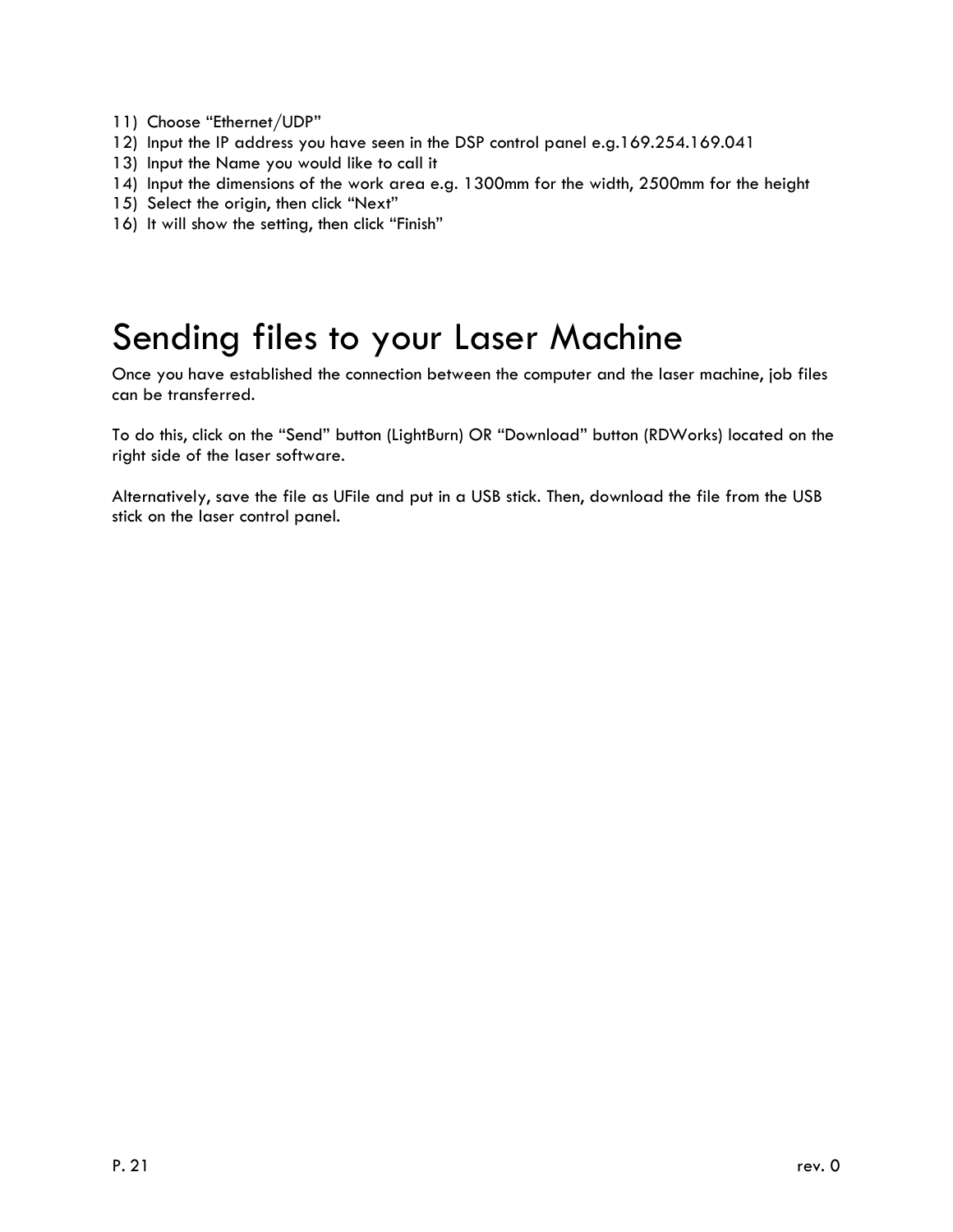# <span id="page-21-0"></span>Control Panel Keypad

**Note: Since the laser cutter can be connected to different controllers (e.g. Ruida RDC644XG), please always refer to the controller manuals for details.**

#### <span id="page-21-1"></span>**Functions of typical keypad:**

Reset: Reset the whole system;

Origin: Set the relative origin;

Laser: Let the Laser to splash;

Frame: To track by the current file's frame;

File: The management of the memory and U disc files;

Speed: Set the speed of the current running layer, or set the direction keys' move speed;

Max. Power: Set the laser power of the current running layer, or set the "Laser" Key.

Min. Power: Set the min laser power of the current running layer;

Start/Pause: To start or pause the work;

Left and right arrow: To move the X axis or the left/right cursor;

Up and down arrow: To move the Y axis or the up/down cursor;

 $Z/U$ : The  $Z/U$  key can be pressed when the system is idle or the work is finished. On pressing this key, it will show some entries in the interface, each entry includes some functions, Z axis move, U axis move, each axis to go home

Esc: To stop work, or to exit menu;

Enter: Validate the change;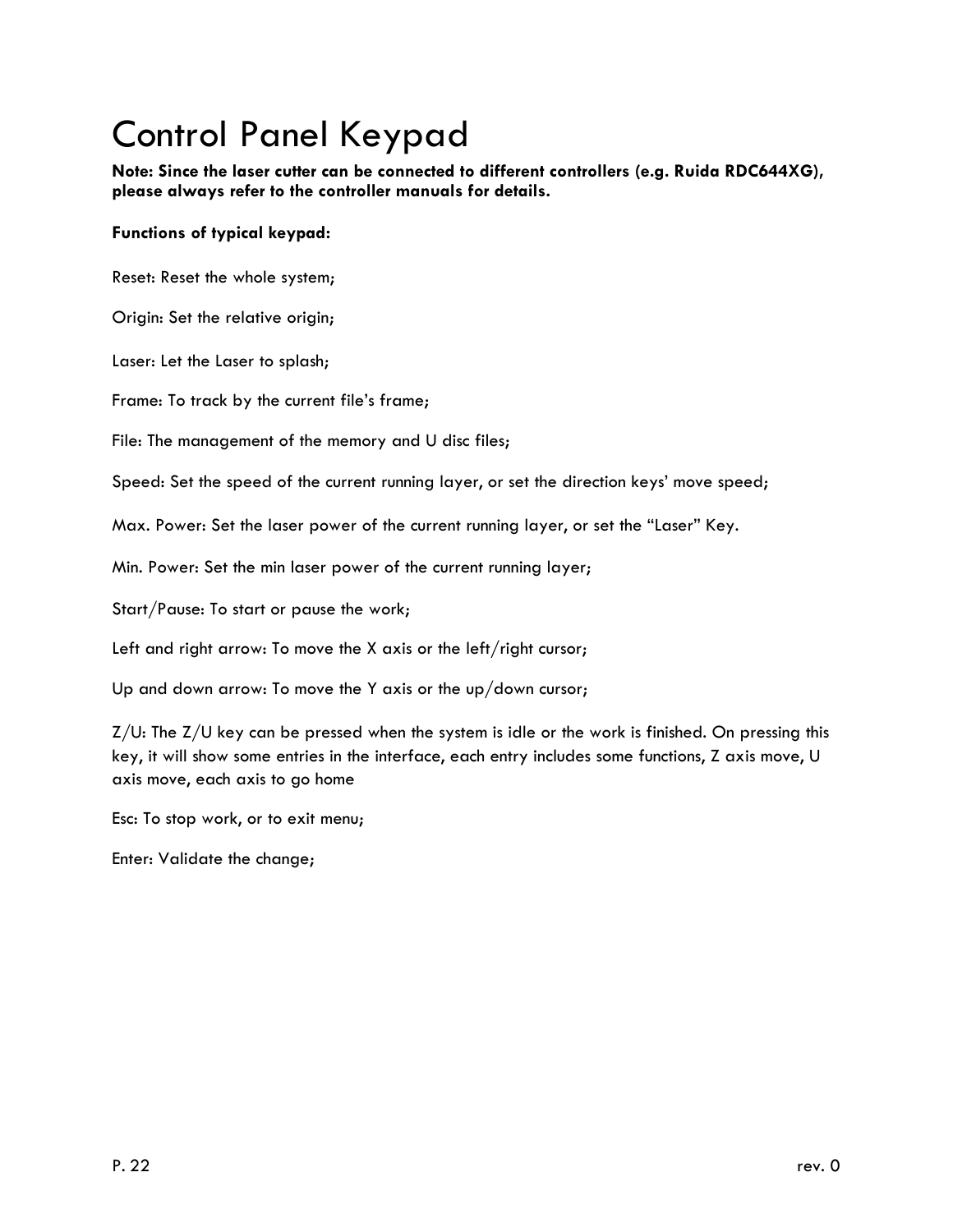# <span id="page-22-0"></span>Focusing the Lens

The lens should be adjusted and focused according to the thickness and type of material.

To adjust the focus, adjust the height to accommodate the thickness of the material by pressing the up and down arrow in the auto focus panel.

Do some cuttings on the material, and try to find the smallest burn on the material by adjusting the height of the tip. The smallest burn with the specific height of cutting height you find on the material means it is focused.

#### OR

You may do a ramp test. Put a piece of wood at an angle like a ramp. Laser cut a line across it. Move the laser head over the narrowest section of burn mark. The gap between the tip and the material is the focus height.



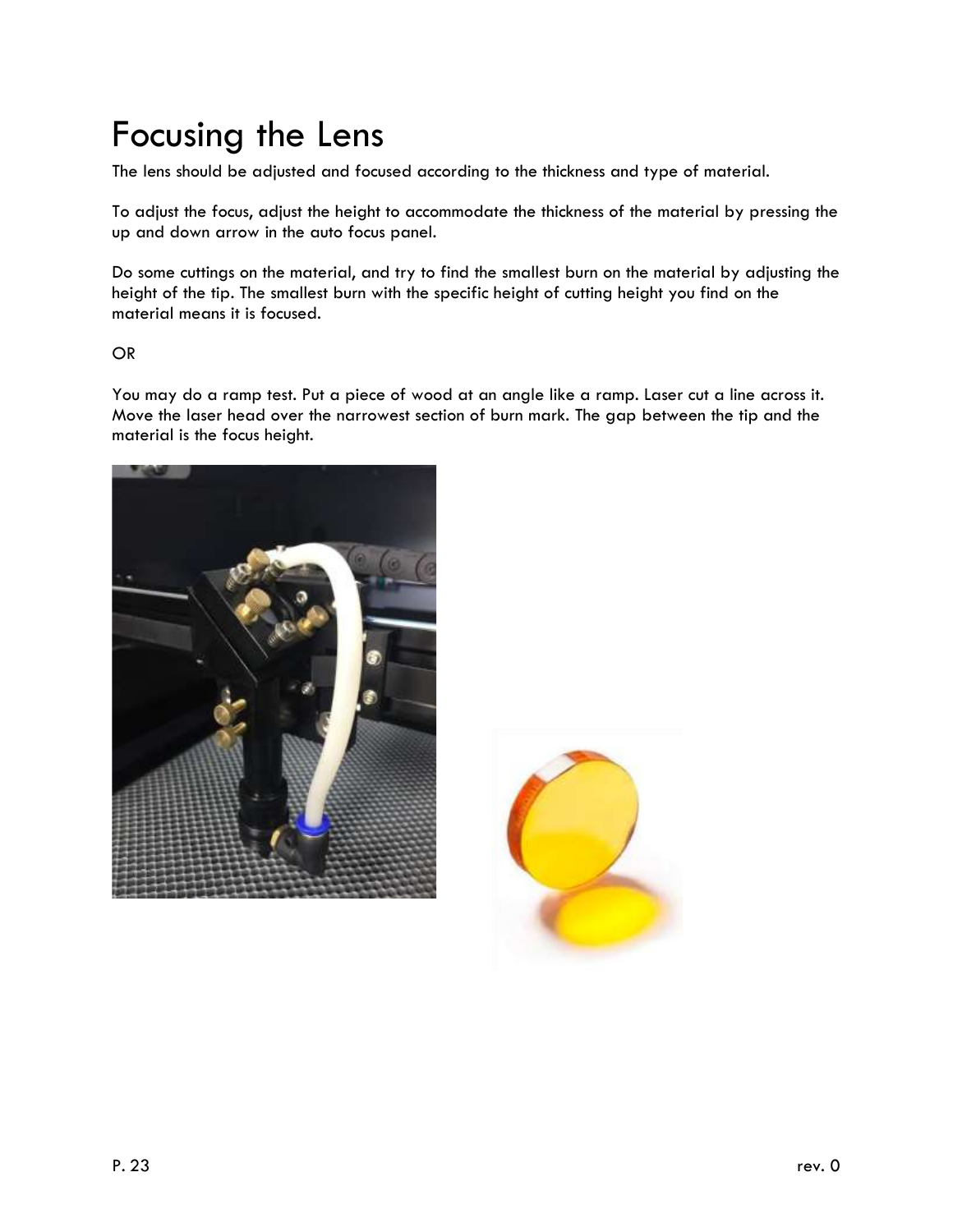### <span id="page-23-0"></span>Maintenance

### **Cooling:**

Automotive antifreeze should not be used as a laser coolant. Distilled water shall be used. The coolant should always be clean and clear.

### **Focal lens:**

This is the lens that is used to focus the laser beam. This lens should be cleaned at least once per week. It is not possible to clean the lens while it is mounted in the focal tube. The laser beam alignment should be checked after cleaning is completed. If there is any incident of fire or large issue of smoke/fumes, then it is advised to check the lens and clean it. Use denatured alcohol and/or acetone as the cleaning solvent. Use a lens tissue or cotton tipped swabs.

The focal lens should be replaced if it is cracked, the coating is scratched/pitted, the core material is darkened, the coating is delaminating, or any other significant damage is found.

#### **Mirror:**

This mirror should be cleaned at least every three months.

### **Laser Alignment:**

WARNING: DO NOT obstruct the path of the laser, beam is invisible! NOTE: Due to transportation, the alignment may be off.

1) To make sure that the laser is properly aligned, place an adhesive note around the alignment housing or put a paper on the Light adjuster which can be mounted on the alignment housing next to the mirror.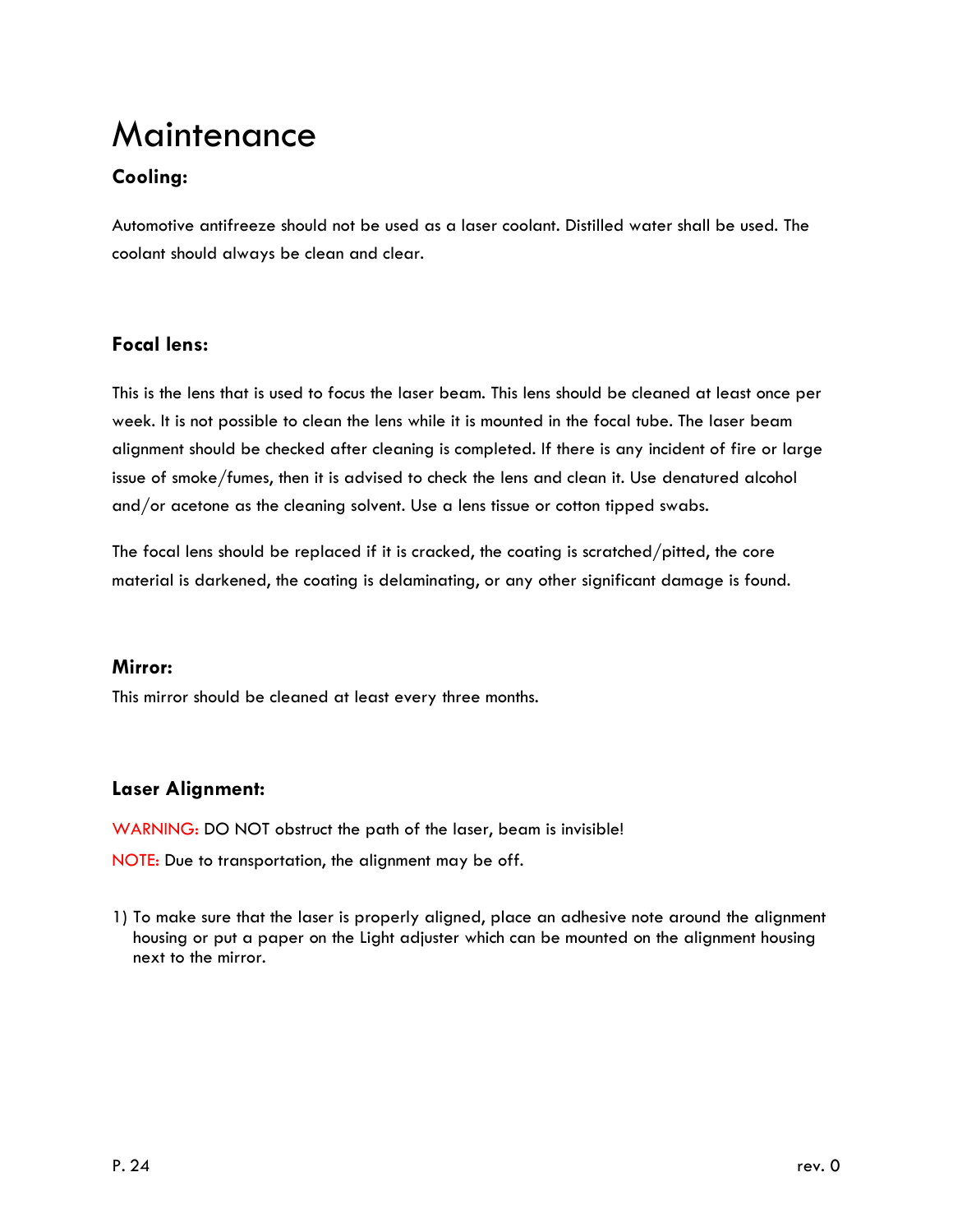

OR



Note: In case the Light adjuster is too loose from the alignment housing, you can apply Teflon tape on the light adjuster to make it fit to the mount.

- 2) Set the laser power low to avoid burning the paper.
- 3) Start with the first mirror; press the laser button once. If that mirror is aligned correctly, the burned mark should be in the center of the circle on the housing. If it is not aligned, then the three screws at the back of the alignment housing for each mirror must be adjusted little by little until the laser hits the center. Test after each adjustment.
- 4) Once the first mirror is done, repeat the steps to align the 2nd mirror.
- 5) When mirrors are aligned correctly, the mark will be in the center regardless of the x and y position (wherever the laser head moves).